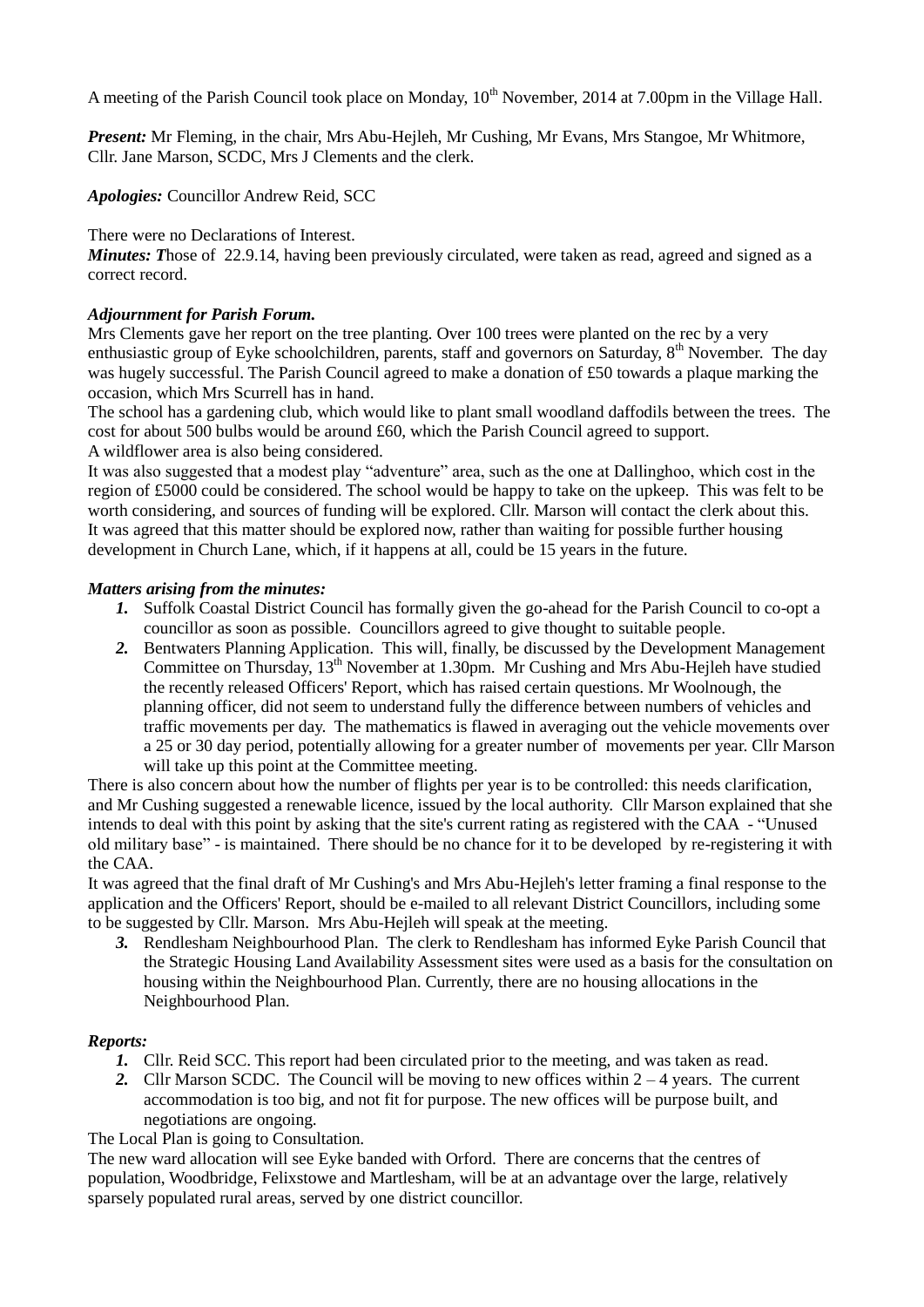In response to a query from Mr Cushing, Cllr Marson will check that the proposed development at Adastral Park will be tied in to the old Section 106 agreement, in order to provide funds for infrastructure.

*3.* Suffolk SNT. There has been one crime only, at Graylyns Caravan Park, since the meeting on 22.9.14.

A speed check was carried out between  $2<sup>nd</sup>$  and  $9<sup>th</sup>$  October. The total vehicle movements were 46266, with nearly 15000 travelling in excess of the speed limit.

The current SNT priorities are tackling unauthorised use of motorised vehicles in Rendlesham and Tunstall Forests, speed monitoring and enforcement in the Woodbridge and District SNT area, and to allay fears relating to illegal immigration and smuggling between Bawdsey and Orford.

The next Community Panel meeting will be on 14.1.15 at 7pm, and the mobile police station will be in Eyke on 28.11.14 from 8.45 to 9.45am.

In response to a letter from Sgt Scott Cullum, regarding the times and regularity of the panel and tasking meetings, councillors felt that no alteration is necessary.

## *Other Matters:*

*1.* Suffolk Coastal District Council.

a)The council will now charge for written pre-planning advice.

b) Mr Cushing will attend the World of Planning event.

c) Statement of Community Involvement. This was adopted on 25.9.14 and is now available on the Council's website.

d) Community Infrastructure Levy. This is a new standard charge which local authorities can charge on most types of new development. Funds will be used to help fund infrastructure. Details for comment are on the Council's website, and comment can be left before 17.11.14.

e) Budget Review meeting: this will be attended by Mr Cushing and Mrs Stangoe.

*2.* Suffolk Association of Local Councils.

a) Elections 2015. Thesee will take place on Thursday,  $7<sup>th</sup>$  May. Outgoing councillors retire on 11<sup>th</sup>, and newly elected councillors take office. The Annual Meeting must take place between  $11<sup>th</sup>$  and  $25<sup>th</sup>$  May. b) Transparency Code. For councils with a turnover of under £25,000, it is likely that a Transparency Code will be mandatory: this will exclude the option of opting out and staying within the external audit regime. The details should be finalised by the end of the year.

- *3.* Police and Crime Commissioner. Speeding issues, which remain a significant cause of concern for local residents, should be reported in the first instance through the SNT, or through the Crime Commissioner's Office to allow concerns to be fed into the correct system.
- *4.* Bromeswell Parish Council. Advice has been received that over 150 travellers' vehicle from various sites could be on the move, and while Forestry Commission land is the most likely destination, landowners should be aware, and take suitable precautions.
- *5.* Information from the Recreation Ranger, Forestry Commission, Tangham. The clerk is receiving frequent updates via e-mail. Councillors are asked to let her know if they would like these passed on.

# *Planning applications:*

- *1.* DC/14/3126/FUL. Erection of side extension following demolition of derelict glass house. Erection of side extension following demolition of existing lean-to extension and rear extension and balcony at Elm Cottage, The Street, Eyke. The Parish Council supported this application.
- *2.* DC/14/2010/FUL. Construction of a second dog boarding block. Change of use of the woodland drive way access, allowing it to be used as access to Elm Cottage at Happi Days Dog Care, Elm Cottage, The Street, Eyke. The Parish Council supported this application.
- 3. A planning application just received will be discussed on Monday,  $17<sup>th</sup>$  at 6.30 pm. Mr Whitmore, Mr Cushing, Mrs Stangoe and Mr Evans will attend.

### *Finance:*

- *1.* Cheques agreed: Mr Simon Lucas(fuel for mower for cutting village green) £25.00; Realise Futures (new sign for rec) £46.42; MJH Garden and Tree Services (annual cut of car park hedge: £296.00 and 8 cuts of car park grass: £200) £495.00.
- *2.* Account balances: Savings: £8145.04; Current account at 30.9.14: £10015.34. Payments out since: £290.13. Balance on 10.11.14: £9725.21.
- *3.* The draft budget was circulated in preparation for the next meeting.